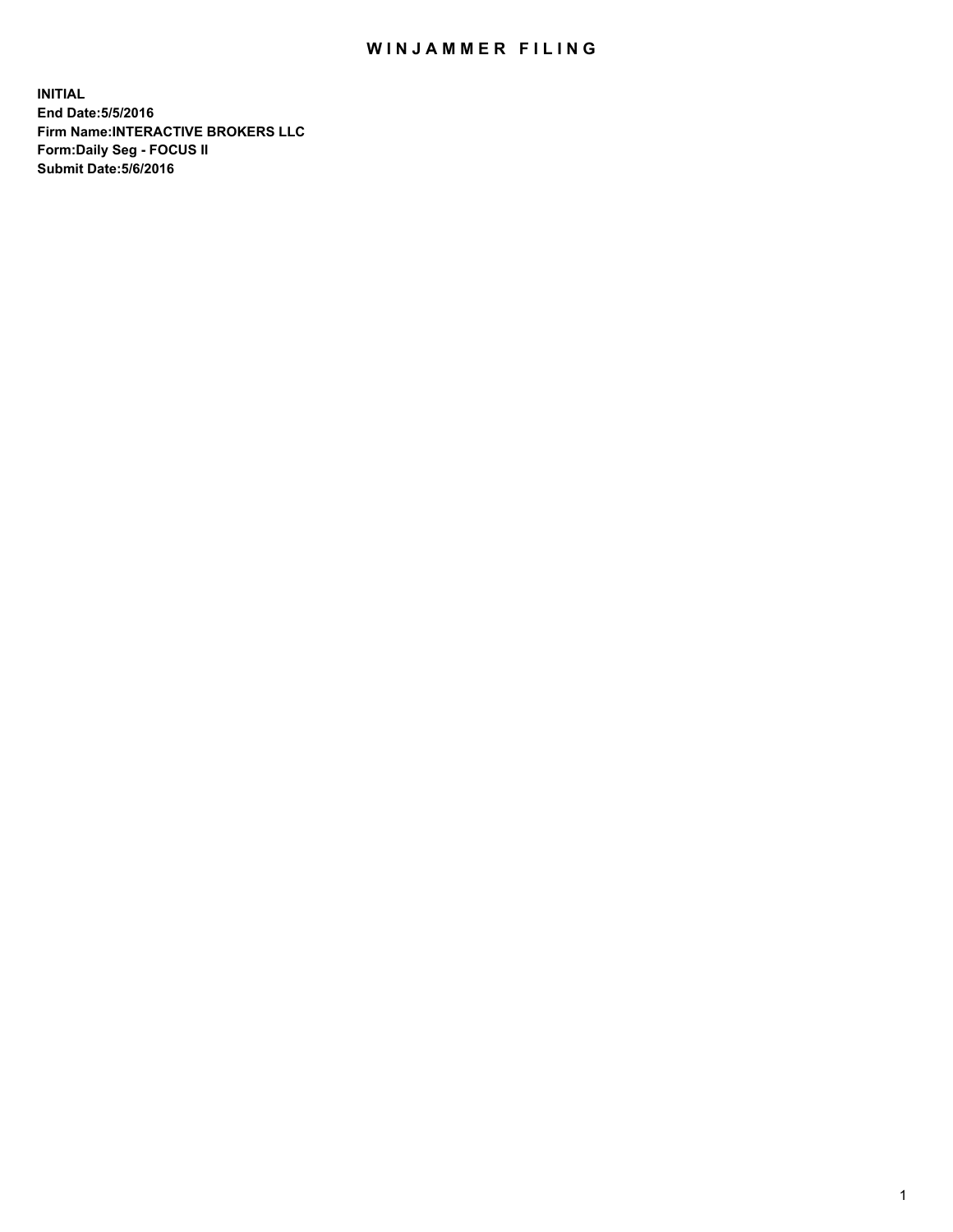## **INITIAL End Date:5/5/2016 Firm Name:INTERACTIVE BROKERS LLC Form:Daily Seg - FOCUS II Submit Date:5/6/2016 Daily Segregation - Cover Page**

| Name of Company<br><b>Contact Name</b><br><b>Contact Phone Number</b><br><b>Contact Email Address</b>                                                                                                                                                                                                                          | <b>INTERACTIVE BROKERS LLC</b><br><b>Alex Parker</b><br>203-618-7738<br>aparker@interactivebrokers.com |
|--------------------------------------------------------------------------------------------------------------------------------------------------------------------------------------------------------------------------------------------------------------------------------------------------------------------------------|--------------------------------------------------------------------------------------------------------|
| FCM's Customer Segregated Funds Residual Interest Target (choose one):<br>a. Minimum dollar amount: ; or<br>b. Minimum percentage of customer segregated funds required:%; or<br>c. Dollar amount range between: and; or<br>d. Percentage range of customer segregated funds required between:% and%.                          | <u>0</u><br><u>155,000,000 245,000,000</u><br><u>0 0</u>                                               |
| FCM's Customer Secured Amount Funds Residual Interest Target (choose one):<br>a. Minimum dollar amount: ; or<br>b. Minimum percentage of customer secured funds required:%; or<br>c. Dollar amount range between: and; or<br>d. Percentage range of customer secured funds required between:% and%.                            | <u>0</u><br>80,000,000 120,000,000<br>0 <sub>0</sub>                                                   |
| FCM's Cleared Swaps Customer Collateral Residual Interest Target (choose one):<br>a. Minimum dollar amount: ; or<br>b. Minimum percentage of cleared swaps customer collateral required:% ; or<br>c. Dollar amount range between: and; or<br>d. Percentage range of cleared swaps customer collateral required between:% and%. | <u>0</u><br>0 <sub>0</sub><br><u>00</u>                                                                |

Attach supporting documents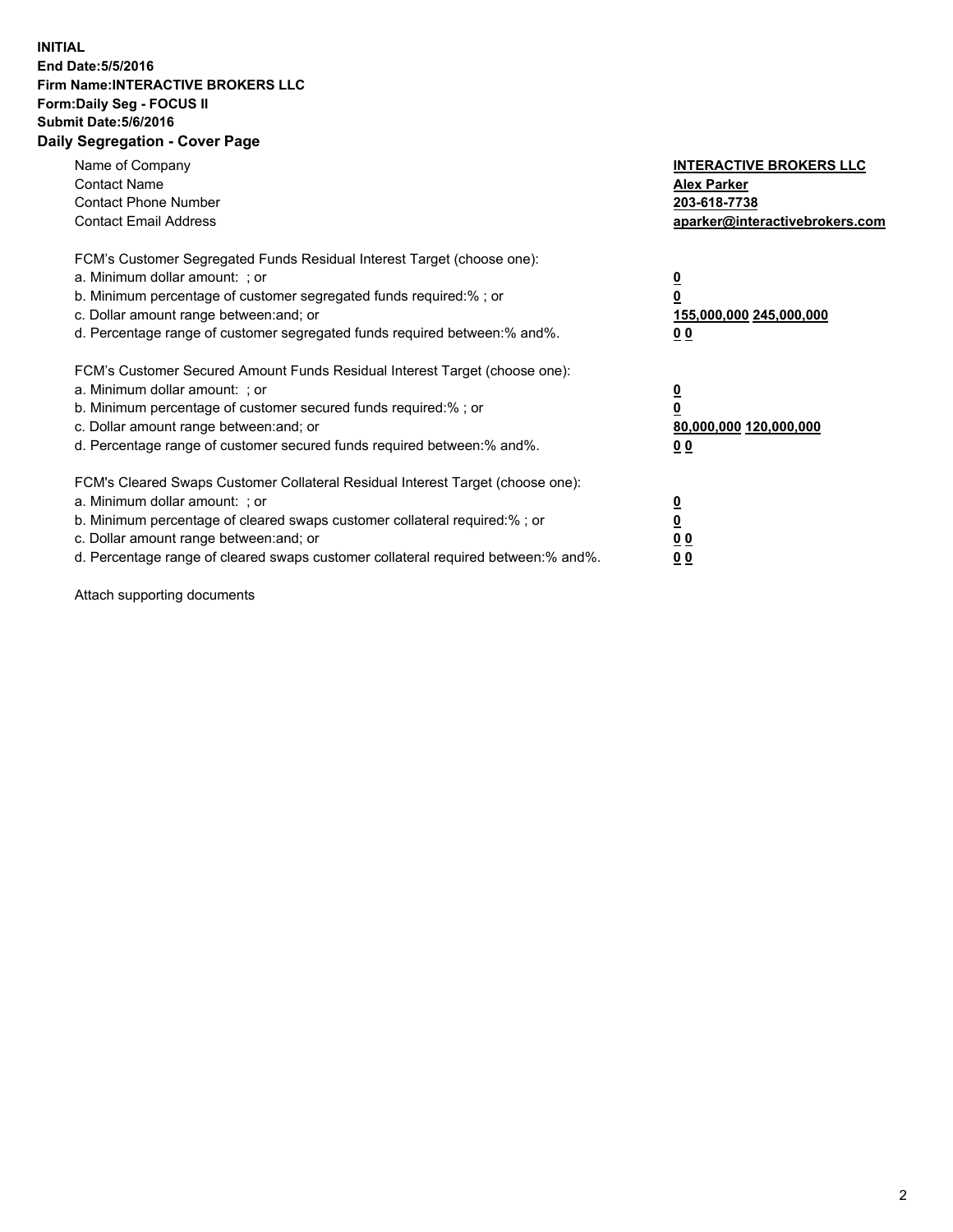## **INITIAL End Date:5/5/2016 Firm Name:INTERACTIVE BROKERS LLC Form:Daily Seg - FOCUS II Submit Date:5/6/2016 Daily Segregation - Secured Amounts**

|     | Foreign Futures and Foreign Options Secured Amounts                                         |                                   |
|-----|---------------------------------------------------------------------------------------------|-----------------------------------|
|     | Amount required to be set aside pursuant to law, rule or regulation of a foreign            | $0$ [7305]                        |
|     | government or a rule of a self-regulatory organization authorized thereunder                |                                   |
| 1.  | Net ledger balance - Foreign Futures and Foreign Option Trading - All Customers             |                                   |
|     | A. Cash                                                                                     | 284,581,970 [7315]                |
|     | B. Securities (at market)                                                                   | $0$ [7317]                        |
| 2.  | Net unrealized profit (loss) in open futures contracts traded on a foreign board of trade   | 7,249,442 [7325]                  |
| 3.  | Exchange traded options                                                                     |                                   |
|     | a. Market value of open option contracts purchased on a foreign board of trade              | 61,612 [7335]                     |
|     | b. Market value of open contracts granted (sold) on a foreign board of trade                | -206,706 [7337]                   |
| 4.  | Net equity (deficit) (add lines 1.2. and 3.)                                                | 291,686,318 [7345]                |
| 5.  | Account liquidating to a deficit and account with a debit balances - gross amount           | 333,565 [7351]                    |
|     | Less: amount offset by customer owned securities                                            | 0 [7352] 333,565 [7354]           |
| 6.  | Amount required to be set aside as the secured amount - Net Liquidating Equity              | 292,019,883 [7355]                |
|     | Method (add lines 4 and 5)                                                                  |                                   |
| 7.  | Greater of amount required to be set aside pursuant to foreign jurisdiction (above) or line | 292,019,883 [7360]                |
|     | 6.                                                                                          |                                   |
|     | FUNDS DEPOSITED IN SEPARATE REGULATION 30.7 ACCOUNTS                                        |                                   |
| 1.  | Cash in banks                                                                               |                                   |
|     | A. Banks located in the United States                                                       | $0$ [7500]                        |
|     | B. Other banks qualified under Regulation 30.7                                              | 0 [7520] 0 [7530]                 |
| 2.  | Securities                                                                                  |                                   |
|     | A. In safekeeping with banks located in the United States                                   | 359,832,324 [7540]                |
|     | B. In safekeeping with other banks qualified under Regulation 30.7                          | 0 [7560] 359,832,324 [7570]       |
| 3.  | Equities with registered futures commission merchants                                       |                                   |
|     | A. Cash                                                                                     | $0$ [7580]                        |
|     | <b>B.</b> Securities                                                                        | $0$ [7590]                        |
|     | C. Unrealized gain (loss) on open futures contracts                                         | $0$ [7600]                        |
|     | D. Value of long option contracts                                                           | $0$ [7610]                        |
|     | E. Value of short option contracts                                                          | 0 [7615] 0 [7620]                 |
| 4.  | Amounts held by clearing organizations of foreign boards of trade                           |                                   |
|     | A. Cash                                                                                     | $0$ [7640]                        |
|     | <b>B.</b> Securities                                                                        | $0$ [7650]                        |
|     | C. Amount due to (from) clearing organization - daily variation                             | $0$ [7660]                        |
|     | D. Value of long option contracts                                                           | $0$ [7670]                        |
|     | E. Value of short option contracts                                                          | 0 [7675] 0 [7680]                 |
| 5.  | Amounts held by members of foreign boards of trade                                          |                                   |
|     | A. Cash                                                                                     | 50,745,212 [7700]                 |
|     | <b>B.</b> Securities                                                                        | $0$ [7710]                        |
|     | C. Unrealized gain (loss) on open futures contracts                                         | 11,551,852 [7720]                 |
|     | D. Value of long option contracts                                                           | 61,608 [7730]                     |
|     | E. Value of short option contracts                                                          | -206,694 [7735] 62,151,978 [7740] |
| 6.  | Amounts with other depositories designated by a foreign board of trade                      | $0$ [7760]                        |
| 7.  | Segregated funds on hand                                                                    | $0$ [7765]                        |
| 8.  | Total funds in separate section 30.7 accounts                                               | 421,984,302 [7770]                |
| 9.  | Excess (deficiency) Set Aside for Secured Amount (subtract line 7 Secured Statement         | 129,964,419 [7380]                |
|     | Page 1 from Line 8)                                                                         |                                   |
| 10. | Management Target Amount for Excess funds in separate section 30.7 accounts                 | 80,000,000 [7780]                 |
| 11. | Excess (deficiency) funds in separate 30.7 accounts over (under) Management Target          | 49,964,419 [7785]                 |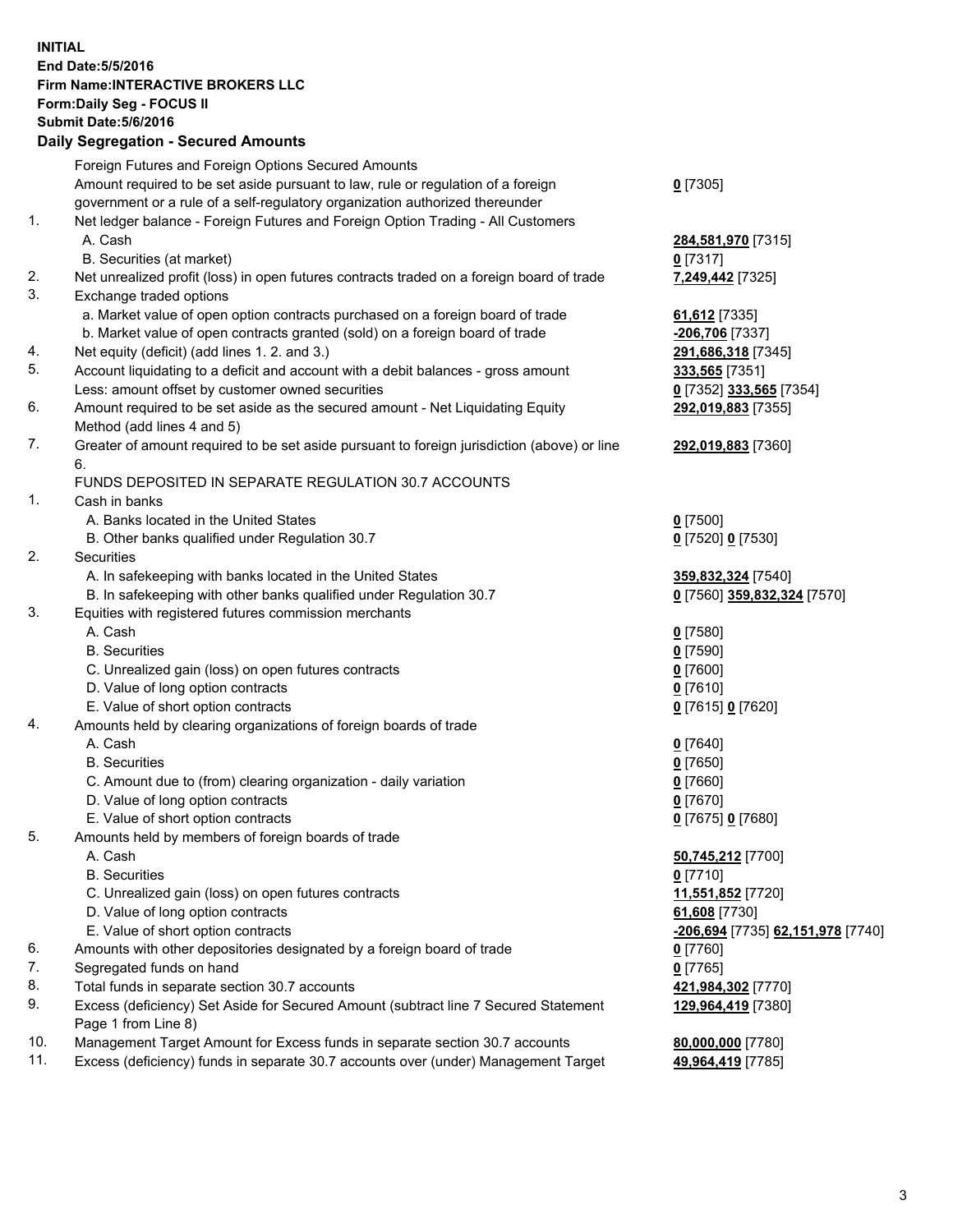**INITIAL End Date:5/5/2016 Firm Name:INTERACTIVE BROKERS LLC Form:Daily Seg - FOCUS II Submit Date:5/6/2016 Daily Segregation - Segregation Statement** SEGREGATION REQUIREMENTS(Section 4d(2) of the CEAct) 1. Net ledger balance A. Cash **2,720,823,628** [7010] B. Securities (at market) **0** [7020] 2. Net unrealized profit (loss) in open futures contracts traded on a contract market **16,523,148** [7030] 3. Exchange traded options A. Add market value of open option contracts purchased on a contract market **145,838,188** [7032] B. Deduct market value of open option contracts granted (sold) on a contract market **-204,636,884** [7033] 4. Net equity (deficit) (add lines 1, 2 and 3) **2,678,548,080** [7040] 5. Accounts liquidating to a deficit and accounts with debit balances - gross amount **105,603** [7045] Less: amount offset by customer securities **0** [7047] **105,603** [7050] 6. Amount required to be segregated (add lines 4 and 5) **2,678,653,683** [7060] FUNDS IN SEGREGATED ACCOUNTS 7. Deposited in segregated funds bank accounts A. Cash **195,123,905** [7070] B. Securities representing investments of customers' funds (at market) **1,607,777,410** [7080] C. Securities held for particular customers or option customers in lieu of cash (at market) **0** [7090] 8. Margins on deposit with derivatives clearing organizations of contract markets A. Cash **153,616,855** [7100] B. Securities representing investments of customers' funds (at market) **977,018,836** [7110] C. Securities held for particular customers or option customers in lieu of cash (at market) **0** [7120] 9. Net settlement from (to) derivatives clearing organizations of contract markets **16,540,086** [7130] 10. Exchange traded options A. Value of open long option contracts **145,816,282** [7132] B. Value of open short option contracts **-204,614,941** [7133] 11. Net equities with other FCMs A. Net liquidating equity **0** [7140] B. Securities representing investments of customers' funds (at market) **0** [7160] C. Securities held for particular customers or option customers in lieu of cash (at market) **0** [7170] 12. Segregated funds on hand **0** [7150] 13. Total amount in segregation (add lines 7 through 12) **2,891,278,433** [7180] 14. Excess (deficiency) funds in segregation (subtract line 6 from line 13) **212,624,750** [7190] 15. Management Target Amount for Excess funds in segregation **155,000,000** [7194] 16. Excess (deficiency) funds in segregation over (under) Management Target Amount **57,624,750** [7198]

Excess